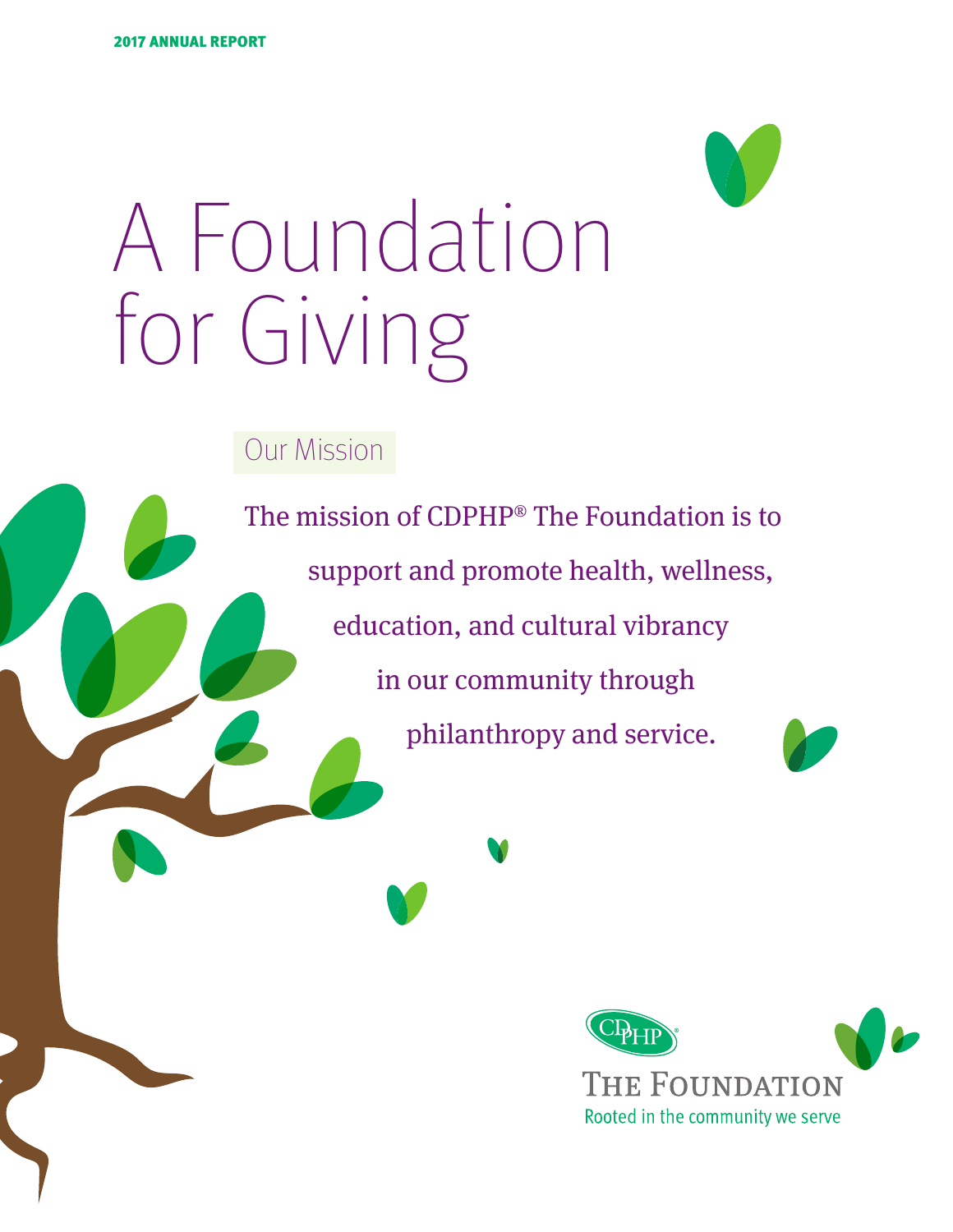# Giving is Our Tradition

CDPHP has established deep roots in the communities we serve, cultivating close ties and supporting the mission of countless civic, cultural, and charitable organizations. Since CDPHP was founded in 1984, our corporate giving program has donated millions of dollars and contributed thousands of volunteer hours to extend the reach and impact of numerous charities and improve the lives of residents in our service area.

### **Fundraising**

### Charity of Choice: A Year-Long Charitable Campaign

Every year since 2010, CDPHP has chosen one or more nonprofit organizations as its Charity of Choice and encouraged staff to support, not only financially, but through personal, hands-on involvement. These employee-driven, year-long fundraising and volunteer campaigns have yielded lasting partnerships and raised more than \$381,000 for organizations that have a powerful, local impact.

During the Charity of Choice selection process, CDPHP considers a range of eligible nonprofit organizations and invites a subset to apply for consideration. Four finalists are then selected from the pool of applicants, and our employees are asked to vote for their top choice(s).

In 2017, CDPHP employees raised a record-breaking \$61,000 for the Bus Stop Club and Family Promise of the Capital Region. Last year also marked the first year that the Charity of Choice campaign was facilitated through CDPHP The Foundation.

### Cornival

In 2015, CDPHP and SEFCU partnered to organize the annual Cornival fundraiser to help combat hunger in the Capital Region. After three successful years, Cornival has become a popular lunchtime event in the Capital Region, attracting more than 400 guests who have the opportunity to sample delicious corn-themed dishes from several local restaurants. Last year, the City Mission of Schenectady received more than \$10,500 to aid its efforts to alleviate food insecurity in our communities.

# **\$381,000 \$61,000 \$10,500**

Raised by CDPHP employees for the Charities of Choice campaigns since 2010

Raised by CDPHP employees for the 2017 Charities of Choice

Raised in partnership with SEFCU at the 2017 Cornival and donated to the City Mission of Schenectady



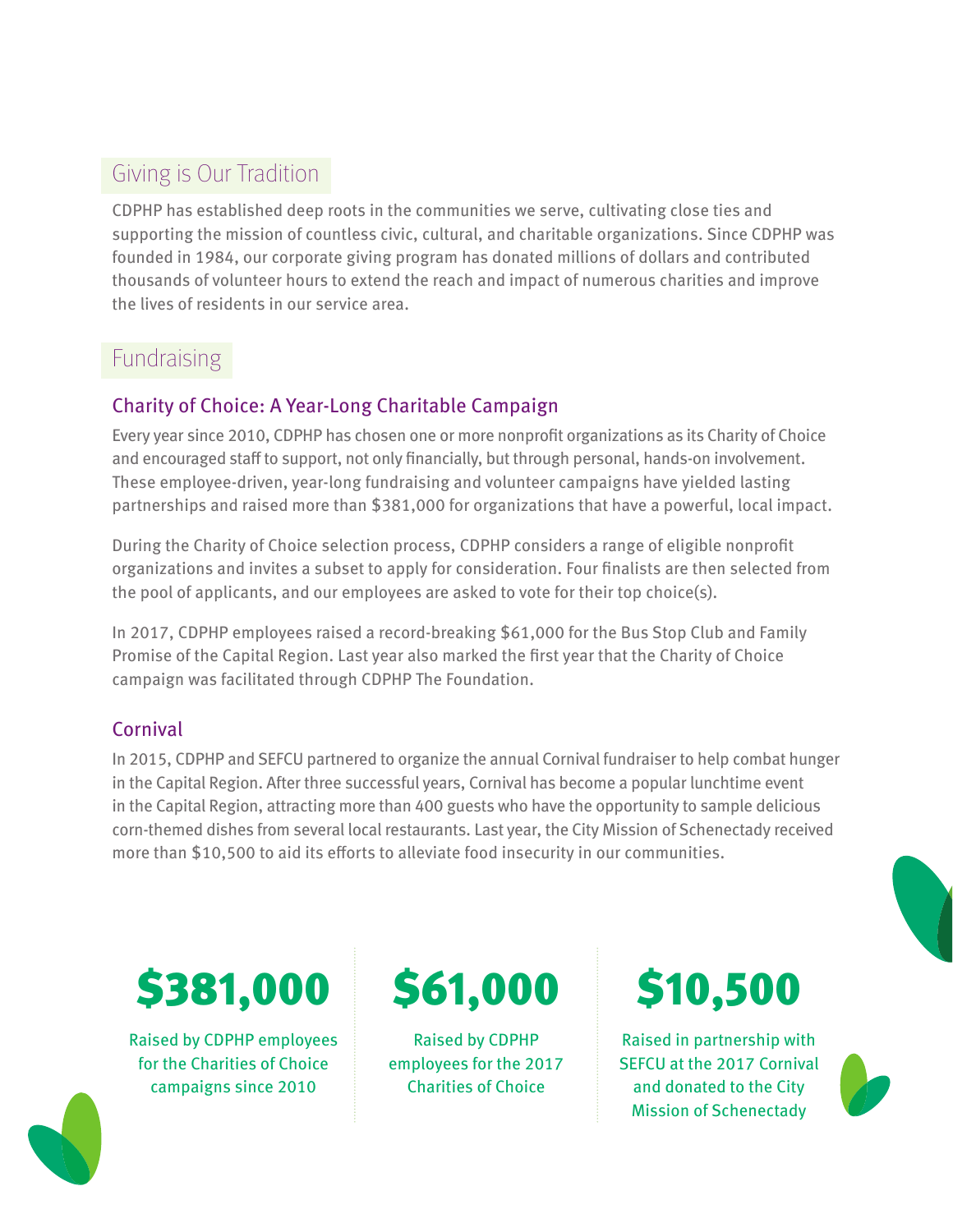# Financials†



#### Income Statement *for the period ending December 31, 2017*

|                                                                       | December 2017           |
|-----------------------------------------------------------------------|-------------------------|
| <b>Foundation Revenue from CDPHP</b>                                  | \$40,100                |
| <b>Charity of Choice Revenue from CDPHP</b>                           | \$1,020                 |
| <b>Charity of Choice Revenue from External Sources</b>                | \$62,863                |
| <b>Cornival Revenue from CDPHP</b>                                    | \$3,000                 |
| <b>Cornival Revenue External Sources</b>                              | \$3,692                 |
| <b>Donated Services from CDPHP</b>                                    | \$45,875                |
| <b>Donated Goods/Services from External Sources</b>                   | \$13,099                |
| <b>Total Revenue</b>                                                  | \$169,650               |
| Allocated Costs (Salary, Fringe, and Building Expense)                | \$45,875                |
| Direct Costs (Stationery, Printed Materials, and Entertainment)       | \$3,015                 |
| Donations*                                                            | \$103,190               |
| <b>Fundraising Expenses</b>                                           | \$17,570                |
| <b>General and Administrative Expenses</b>                            | \$169,650               |
| Net Income (Loss)                                                     | (50)                    |
| <b>Revenue from External Sources</b>                                  | 46.95%                  |
| <b>Revenue from Internal Sources</b>                                  | 53.05%                  |
| * Donation Details:                                                   |                         |
| University at Albany Foundation Scholarship - School of Public Health | \$22,500                |
| Albany Medical Center Foundation - Jack Carter Scholarship            | \$10,000                |
| <b>City Mission of Schenectady (Cornival)</b>                         | \$6,693                 |
| Cap Com Foundation (Cohoes Fire)                                      | \$2,500                 |
| <b>Charities of Choice</b>                                            | \$61,497                |
|                                                                       | \$103,190               |
| <b>Balance Sheet</b>                                                  | as of December 31, 2017 |
| <b>ASSETS</b>                                                         | December 31, 2017       |
| <b>CURRENT ASSETS</b>                                                 |                         |
| Cash and cash equivalents                                             | \$38,455                |
| Due from CDPHP (sponsorship)                                          | \$10,000                |

| <b>Total Assets</b> | \$48,455 |
|---------------------|----------|
|                     |          |



#### **LIABILITIES AND NET ASSETS**

| <b>CURRENT LIABILITIES</b>                                        |          |
|-------------------------------------------------------------------|----------|
| Due to Albany Medical Center Foundation (John Carter Scholarship) | \$10,000 |
| Due to Charities of Choice                                        | \$38.455 |
| <b>Total Liabilities and Net Assets</b>                           | \$48.455 |